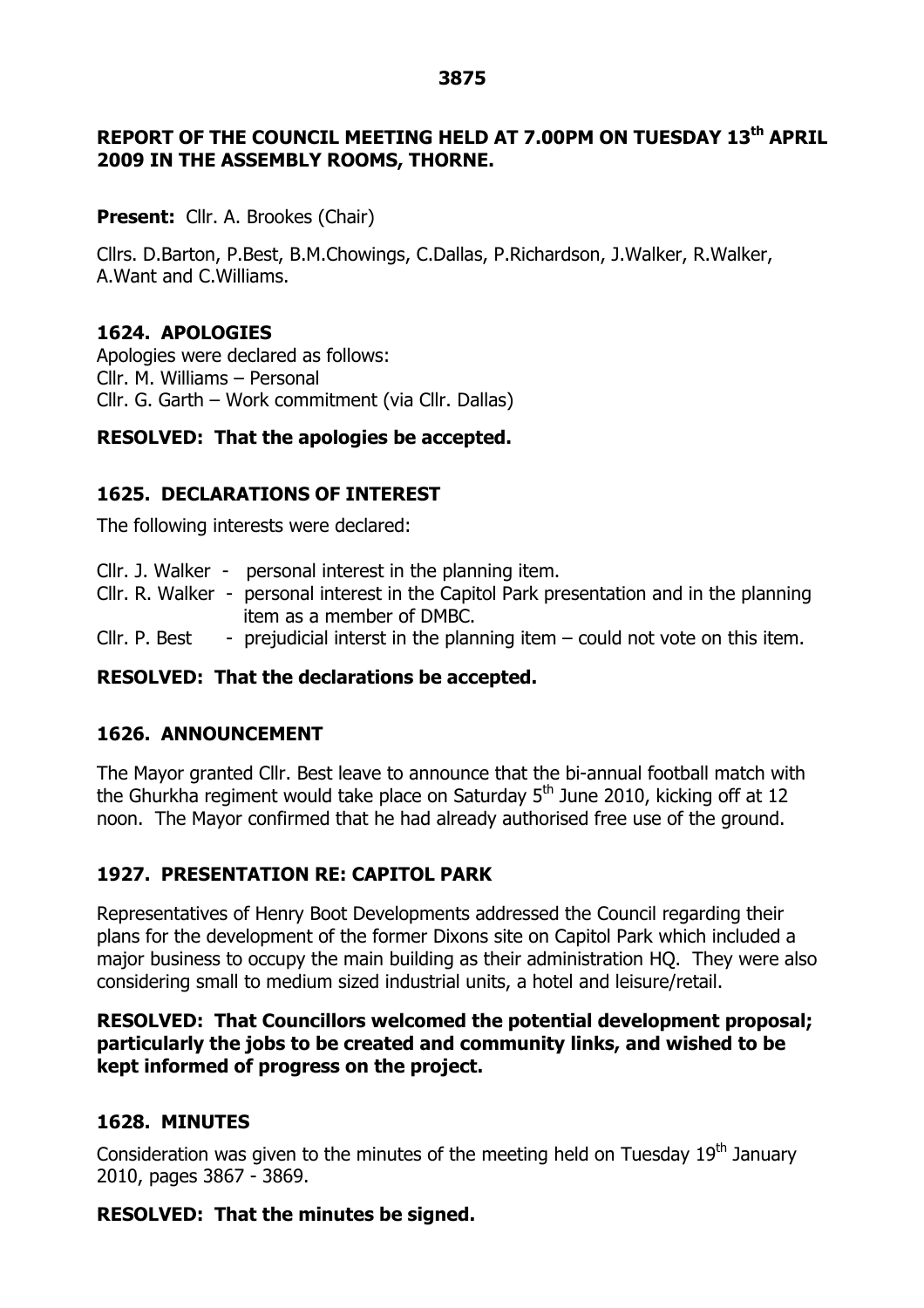### **1629. COMMITTEE REPORTS**

Consideration was given to the following reports:

**1629.1 Planning, Environmental, Amenities and Leisure - 9<sup>th</sup> February 2010.** Pages 3870 to 3872.

### **RESOLVED: That the report be approved.**

**1629.2 Policy, Development, Finance and Staffing –**9 th March 2010**.** Pages 3873 to 3874.

### **RESOLVED: That the report be approved.**

## **1630. PLANNING**

### **i) 10/00574/WCC**

Continued use of wind turbines without compliance with Condition 24 of application 04/0314/P (turbines shall not be used for power generation at wind speeds below 4m/s at a height of 10 metres) at Tween Bridge Wind Farm, Access Off Church Balk, Thorne for Mr A Gauntt.

## **RESOLVED: Object on the basis that no new evidence had been submitted and the inspector had carefully considered this item before making the condition.**

It was also noted that an application had been received in respect of the discharge of all planning conditions.

## **RESOLVED: That this item be deferred to the next Council meeting.**

## **1631. ACCOUNTS PAYABLE**

Consideration was given to the Statement of Accounts Payable to  $31<sup>st</sup>$  March 2010, Vouchers 330 to 377.

## **RESOLVED: That the Accounts Payable be approved.**

## **1632. YORKSHIRE LOCAL COUNCILS ASSOCIATIONS**

The following Councillors were nominated for the South Yorkshire Branch of the above organisation:

#### **RESOLVED: That the following nominations be submitted:**

| i) Branch Chairman         | <b>Cllr. M. Williams</b> |
|----------------------------|--------------------------|
| ii) Branch Vice-Chairman   | <b>Cllr. C. Williams</b> |
| iii) Representative on JEC | Cllr. P. Best            |